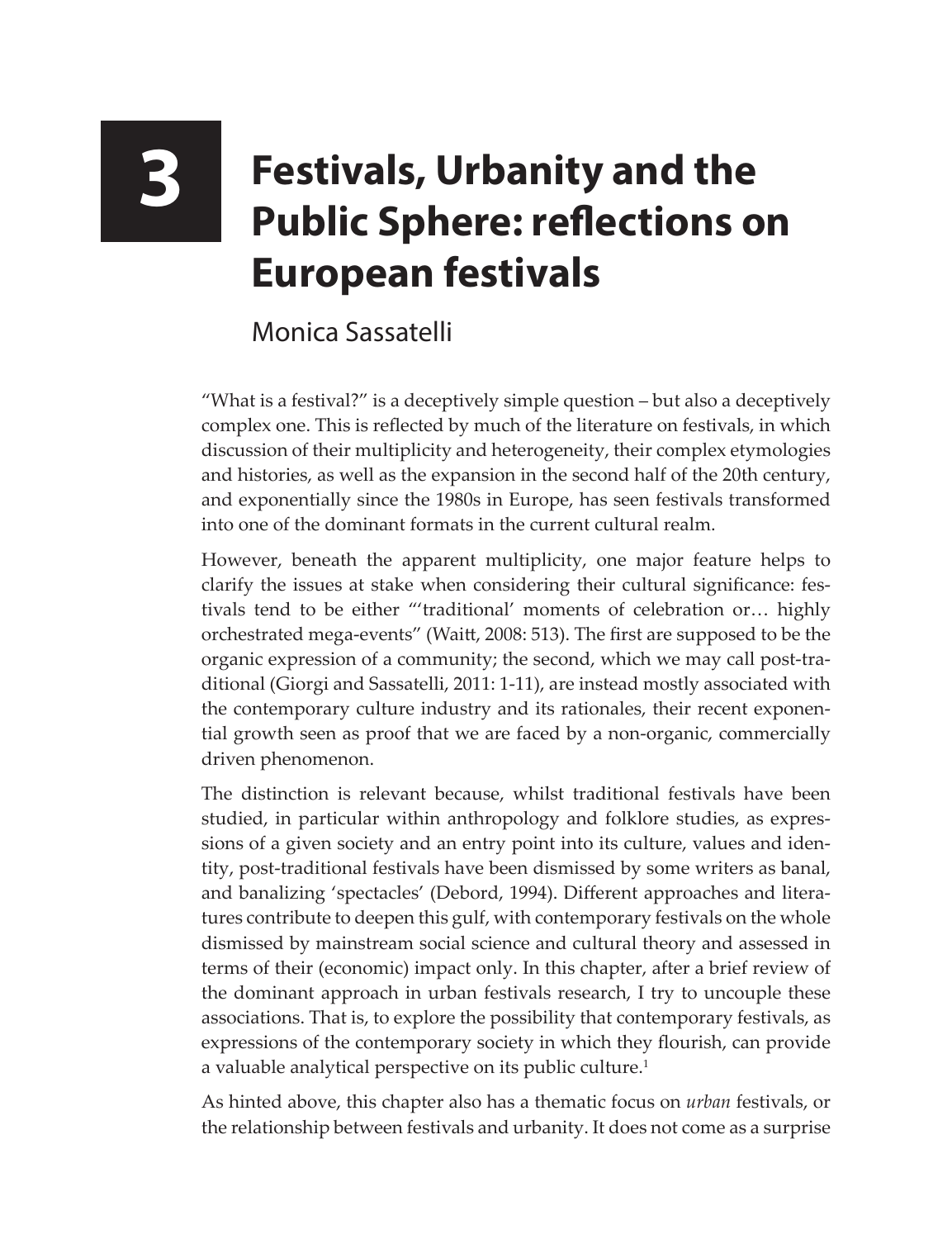that, in a predominantly urban world, contemporary festivals tend to be urban too. The recent festival explosion has meant that today most cities have their own art festival. The majority of recently established festivals are devoted to more than one discipline or art, so that mixed arts festivals outnumber single genre festivals (PAYE, 2008; Allen and Shaw, 2000; Rolfe, 1992). Multidisciplinary festivals draw their specificity precisely from the combination of several artistic genres and types of events, usually reflected in an equally multifaceted mix of venues, audiences and aims (from 'pure' artistic to social activities) that also contributes to this type of contemporary artistic festival being on a continuum, rather than a clear-cut disjuncture, with community based festivals. So, whereas most festivals may stage events from more than one discipline (e.g. literature festivals often have a cinema section, music festivals include visual arts exhibitions, etc.), in mixed arts festivals no single genre dominates and defines the festival. As a result, many of these define themselves by referring to the location that hosts them. The urban dimension becomes a defining feature of most mixed arts festivals, in particular among the more established, international, ones.

## **Festivals and urbanity**

Urban, mixed arts festivals are both intriguing and challenging for scholars. On the one hand, the 'mixed' nature of these festivals, means that their analysis cannot exclusively rely on any specific sectorial body of literature (e.g. music studies, film studies, art history, etc.) or genre development, such as those that kind be found for film festivals (Iordanova, 2009, Iordanova and Torchin, 2012), theatre festivals (Hauptfleisch *et al*., 2007), or art biennials (Vogel, 2011). On the other, given that some of the major festivals in Europe and beyond are of this kind, empirical research has often concentrated on this type, either focusing on single festivals (see Bruce, 1975; Moffat, 1978 or, more recently, Jamieson (2004) on Edinburgh's festival) or comparing a few of them. Scholarly research on mixed arts urban festivals has drawn mainly from one of two bodies of literature, or, more rarely and mainly in overview articles rather than new empirical investigations, a combination of both (as in Quinn, 2005a, discussed below). In the first approach, contemporary festivals are compared to more 'traditional' community festivals, therefore reflecting on the possible relevance of the extensive anthropological literature on traditional, community festivals, for the study of contemporary, European or more generally 'Western' mixed arts festival, going back to socio-anthropological classics such as Durkheim (1912) and Turner (1982).